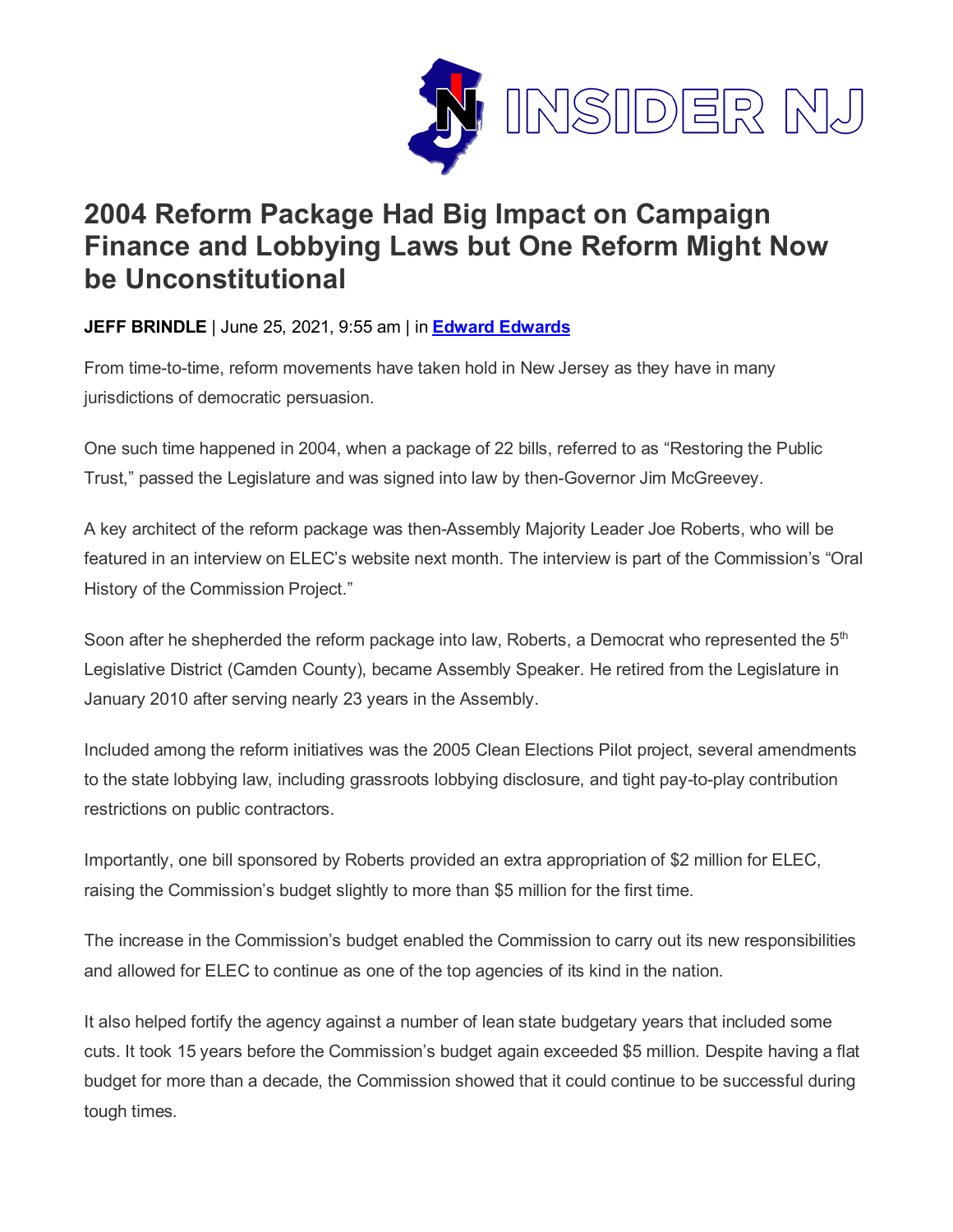The reform package overall led to many improvements in campaign finance and lobbying laws. However, one reform that in 2004 seemed necessary and worthwhile may in retrospect be counterproductive and even unconstitutional.

Such is the case with a provision in the anti-pay-to-play bill that banned inter-party transfers of money between county political parties between January 1 and June 30 of each year. This effectively banned county organizations from donating to each other during the primary.

When the ban went into law, it may have made some sense. From the standpoint of good government reformers, this prohibition might help prevent "wheeling," or the circumvention of contribution limits by wealthy donors who could spread money around to various county party organizations.

Instead, the ban may have contributed to the demise of the party system in New Jersey by making fund-raising even more difficult. That, in turn, has enabled independent, dark money groups to fill the void by expanding their influence over the state's elections.

Perhaps most importantly, the curb on transfers between county parties may well be unconstitutional.

In *Missouri Ethics Commission, et al., v. Free and Fair Elections Fund (2018)*, the Eight Circuit Court of Appeals found unconstitutional a Missouri law that banned transfers between political actions committees (PACs).

In New Jersey, county parties are similar to PACs since they are ongoing fund-raising committees that report on a quarterly basis.

In its ruling, the Eight Circuit Court noted:

"The (Missouri Ethics) Commission asserts that additional disclosure requirements would not help the *public* to track the source of donations that are commingled with the rest of a PAC's funds and shuttled through a series of other PACs before reaching a candidate. But even assuming the Commission is correct about the difficulty of tracking funds, the argument is self-defeating: If disclosure laws will not help the public discern who gave money to whom, then we are hard pressed to see how a candidate would identify an original donor to create a risk of *quid pro quo corruption*."

The Eighth Circuit had upheld an earlier decision by the United States District Court for the Western District of Missouri-Jefferson City, which found the law "unconstitutional on its face under the First Amendment and unconstitutional as applied to Free and Fair Elections."

In response to the lower court decisions, the State of Missouri asked the U.S. Supreme Court to review the question of whether the Missouri law banning contributions between PACs was a violation of the First Amendment.